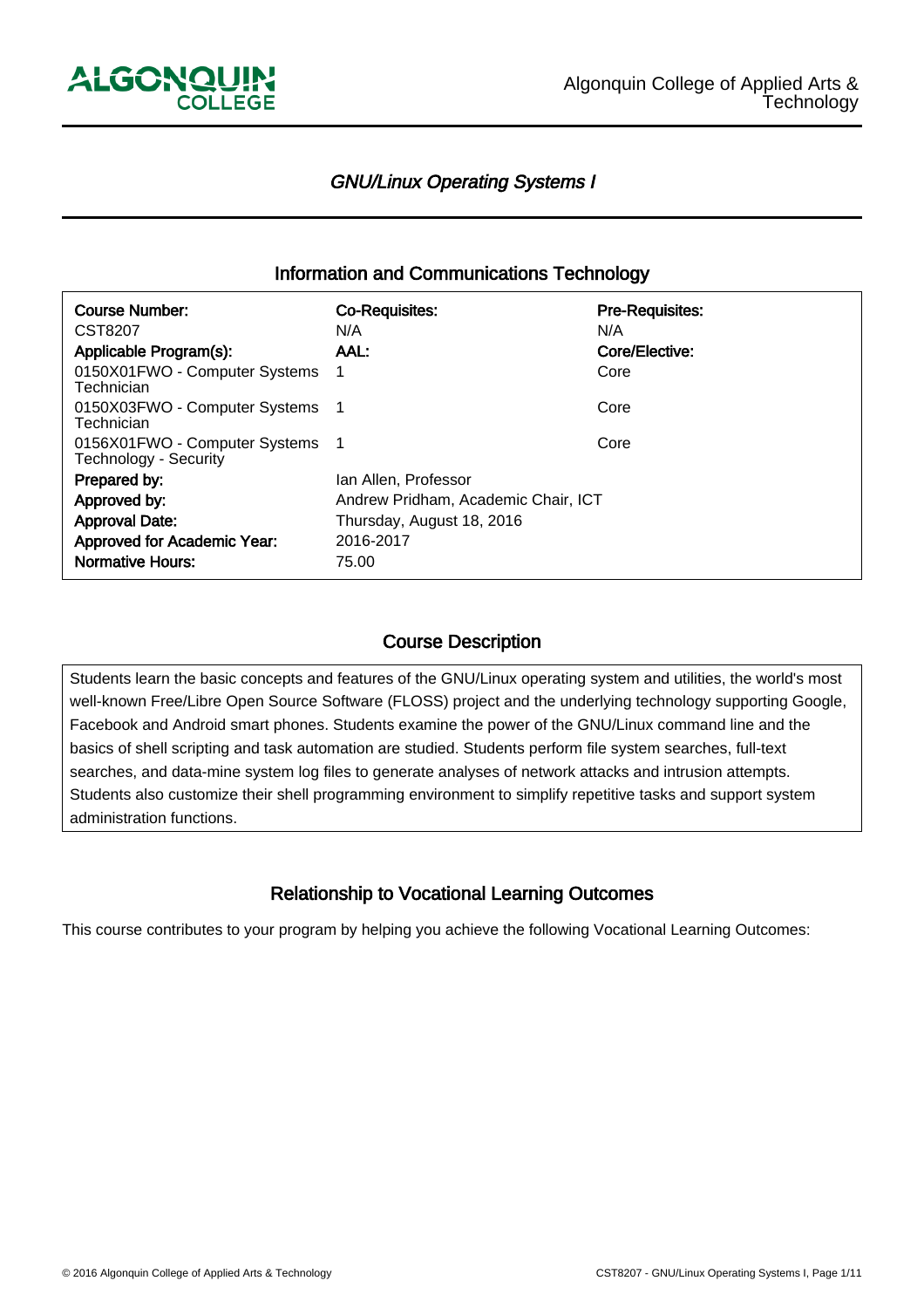| 0150X01FWO - Computer Systems Technician            |                                                                                                                                                                                               |  |  |  |  |  |
|-----------------------------------------------------|-----------------------------------------------------------------------------------------------------------------------------------------------------------------------------------------------|--|--|--|--|--|
| VLO <sub>1</sub>                                    | Analyze and resolve information technology problems through the application of systematic<br>approaches and diagnostic tools (T,A)                                                            |  |  |  |  |  |
| VLO <sub>2</sub>                                    | Support the implementation and administration of computer systems. (T,A)                                                                                                                      |  |  |  |  |  |
| VLO <sub>6</sub>                                    | Use a variety of scripting tools and languages to automate routine tasks. (T,A)                                                                                                               |  |  |  |  |  |
| VLO <sub>7</sub>                                    | Follow, monitor, and document data storage procedures designed to ensure the integrity of<br>information. (T,A)                                                                               |  |  |  |  |  |
| <b>VLO 10</b>                                       | Conform to workplace expectations found in information technology (IT) environments. (T,A)                                                                                                    |  |  |  |  |  |
| <b>VLO 12</b>                                       | Identify and apply discipline-specific practices that contribute to the local and global community<br>through social responsibility, economic commitment and environmental stewardship. (T,A) |  |  |  |  |  |
|                                                     | 0150X03FWO - Computer Systems Technician                                                                                                                                                      |  |  |  |  |  |
| VLO <sub>1</sub>                                    | Analyze and resolve information technology problems through the application of systematic<br>approaches and diagnostic tools. (T,A)                                                           |  |  |  |  |  |
| VLO <sub>2</sub>                                    | Support the implementation and administration of computer systems. (T,A)                                                                                                                      |  |  |  |  |  |
| VLO <sub>6</sub>                                    | Use a variety of scripting tools and languages to automate routine tasks. (T,A)                                                                                                               |  |  |  |  |  |
| VLO <sub>7</sub>                                    | Follow, monitor, and document data storage procedures designed to ensure the integrity of<br>information. (T,A)                                                                               |  |  |  |  |  |
| <b>VLO 10</b>                                       | Conform to workplace expectations found in information technology (IT) environments. (T,A)                                                                                                    |  |  |  |  |  |
| <b>VLO 12</b>                                       | Identify and apply discipline-specific practices that contribute to the local and global community<br>through social responsibility, economic commitment and environmental stewardship. (T,A) |  |  |  |  |  |
| 0156X01FWO - Computer Systems Technology - Security |                                                                                                                                                                                               |  |  |  |  |  |
| VLO <sub>1</sub>                                    | Analyze and resolve information technology problems through the application of systematic<br>approaches and diagnostic tools. (T,A)                                                           |  |  |  |  |  |
| VLO <sub>2</sub>                                    | Analyze, plan, design, and implement computer systems. (T,A)                                                                                                                                  |  |  |  |  |  |
| VLO 6                                               | Use a variety of scripting tools and languages to automate routine tasks. (T,A)                                                                                                               |  |  |  |  |  |
| VLO <sub>8</sub>                                    | Plan, develop, and be responsible for data storage to ensure the integrity of information. (T,A)                                                                                              |  |  |  |  |  |
| <b>VLO 12</b>                                       | Articulate, defend, and conform to workplace expectations found in information technology (IT)<br>environments. (T,A)                                                                         |  |  |  |  |  |
| <b>VLO 16</b>                                       | Identify and apply discipline-specific practices that contribute to the local and global community<br>through social responsibility, economic commitment and environmental stewardship. (T,A) |  |  |  |  |  |

# Relationship to Essential Employability Skills

This course contributes to your program by helping you achieve the following Essential Employability Skills:

İ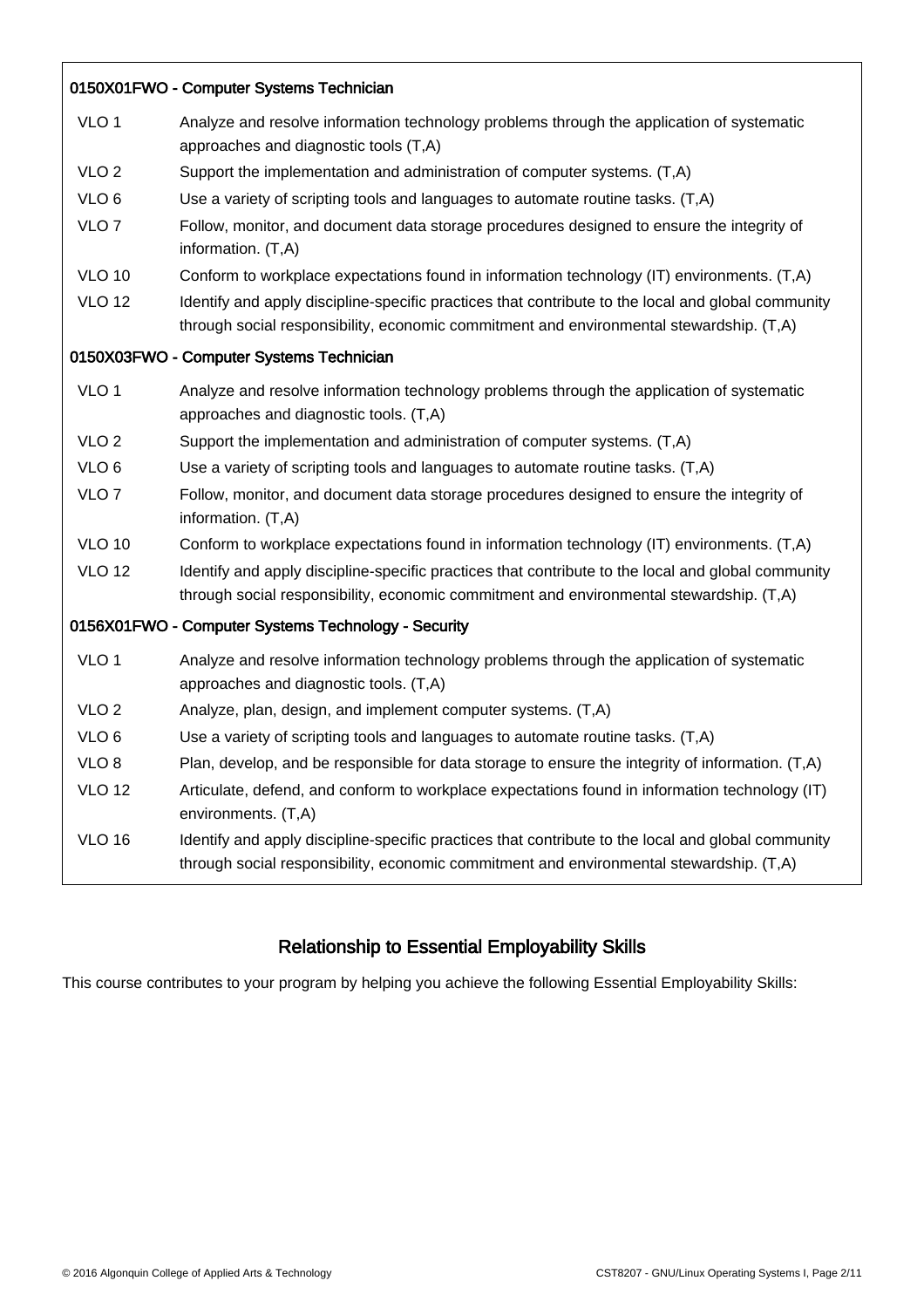| EES <sub>2</sub> | Respond to written, spoken or visual messages in a manner that ensures effective<br>communication. (T,A)         |
|------------------|------------------------------------------------------------------------------------------------------------------|
| EES <sub>4</sub> | Apply a systematic approach to solve problems. (T,A)                                                             |
| EES <sub>5</sub> | Use a variety of thinking skills to anticipate and solve problems. (T,A)                                         |
| EES <sub>6</sub> | Locate, select, organize and document information using appropriate technology and information<br>systems. (T,A) |
| EES <sub>7</sub> | Analyze, evaluate and apply relevant information from a variety of sources. (T,A)                                |
| <b>EES 10</b>    | Manage the use of time and other resources to complete projects. (A)                                             |
| <b>EES 11</b>    | Take responsibility for one's own actions, decisions and consequences. (A)                                       |
|                  |                                                                                                                  |

# Course Learning Requirements/Embedded Knowledge and Skills

When you have earned credit for this course, you will have demonstrated the ability to: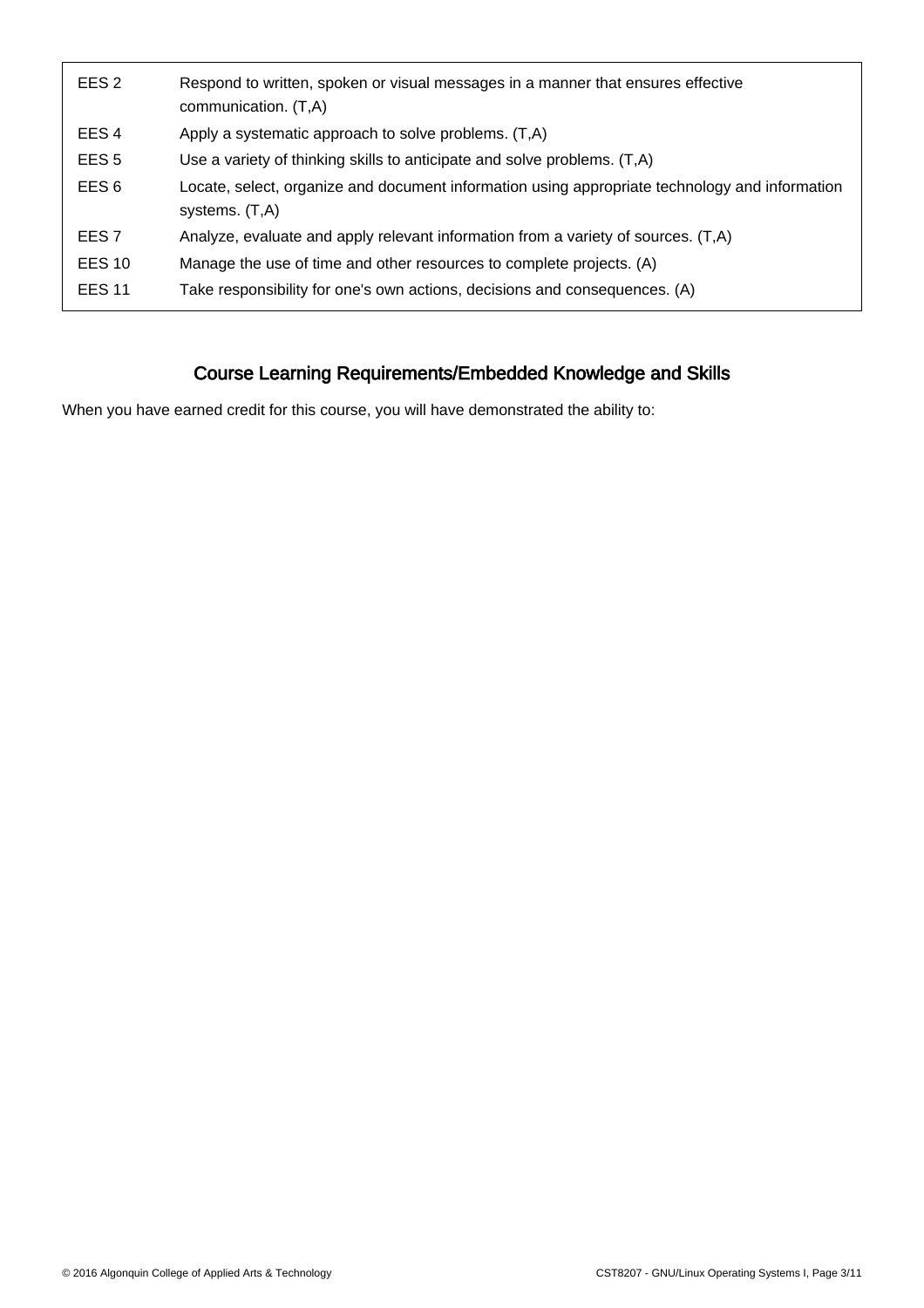#### 1.) Operate a GNU/Linux system remotely over a network using the command line (CLI).

Use remote terminal programs to connect securely to remote systems.

Use file transfer programs to move files between systems.

### 2.) Use the GNU/Linux command line (shell) along with commands and programs to support user-level and unprivileged systems monitoring and administration tasks.

Identify the steps involved in parsing the GNU/Linux command line (shell).

Use on-line manual (man) pages to learn the syntax of commands. Write correct command lines based on documentation.

Use command-line I/O redirection, including pipes. Avoid overwriting files.

List, set, unset, and use shell variables.

Use shell file GLOB patterns ("wildcard" characters) to selectively match pathnames.

Perform command substitution using both new and traditional syntax.

Use quoting and escaping to protect special characters from the shell.

Use shell aliases and shell history to simplify typing.

#### 3.) Edit text files from the command line.

Choose a command-line text editor.

Read text into a text editor. Change the text. Save the text to the same file or a different file.

When available, recover text from an aborted or crashed text editor session.

### 4.) View and manipulate GNU/Linux files and directories by pathname (e.g. from the command line or inside a shell script).

Specify pathnames in both absolute and relative format.

Choose the correct command-line tools to manipulate pathnames.

#### 5.) Manage permissions in a GNU/Linux-based environment.

Translate between symbolic rwx and numeric (octal) permission specifications.

Set file system permissions to implement specified access rights.

#### 6.) View and control GNU/Linux processes.

Start processes in the foreground and the background.

List processes; pause processes; terminate processes.

#### 7.) Schedule tasks for repeated or later execution.

Specify tasks to be run at multiple intervals using the **crontab** command.

Specify tasks to be run once at a future time using the at command.

#### 8.) Automate tasks using scripting.

Order tasks in a logical manner amenable to programming.

Use basic flow control structures of the shell.

Use command-line positional parameters (shell arguments).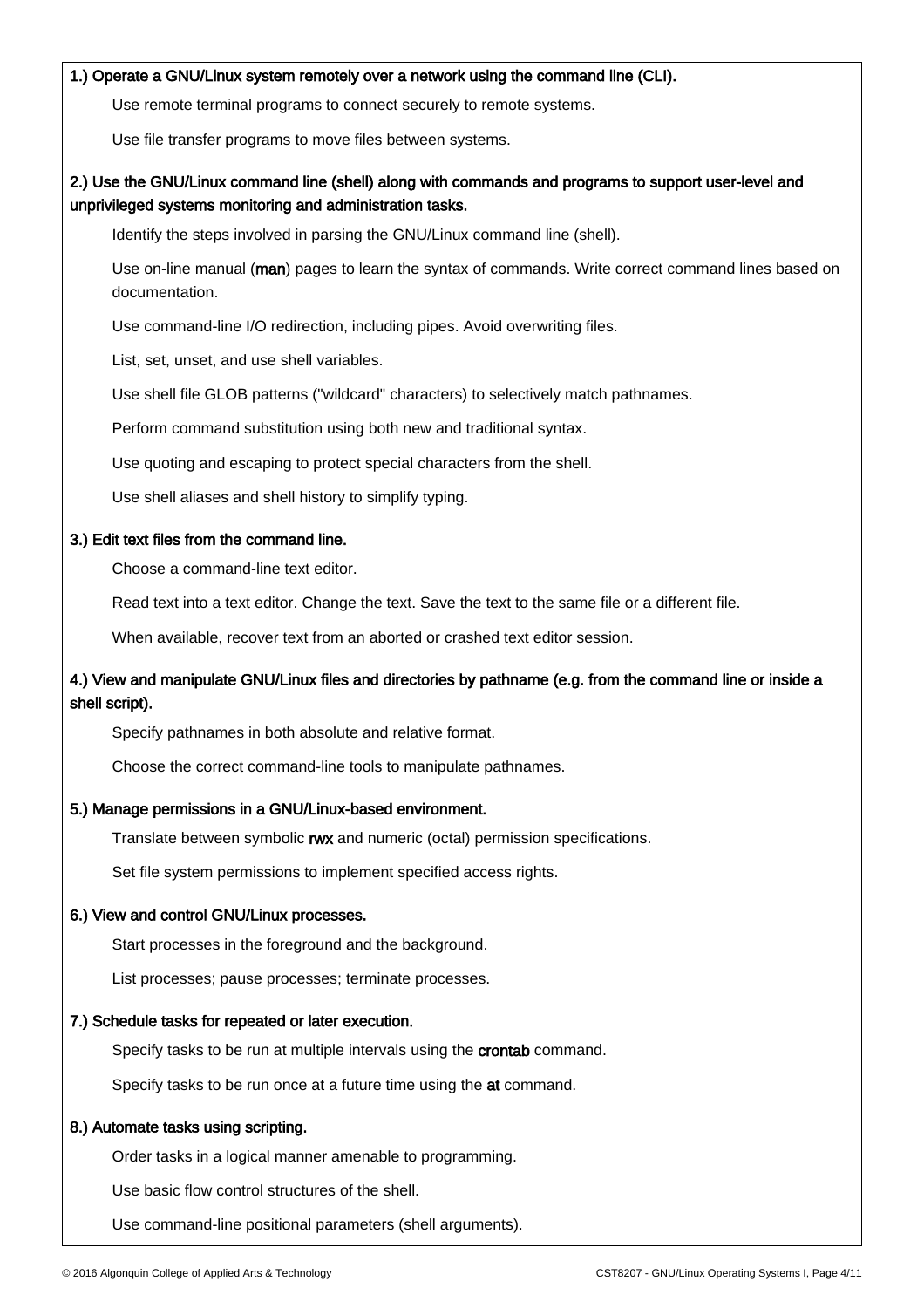## Learning Resources

### Mobile Device Required for all Lectures and Labs

This course is part of the Bring Your Own Device (BYOD) program initiative at Algonquin College.

- Students are required to have a functioning mobile device at all lecture and lab classes, including the first.
- Almost all work in this course is done via remote login over the network to a central server using a terminal program running on your mobile device. Very little course work is created or stored on the mobile device itself in this course. Without a functioning device and terminal program, you cannot do in-cass quizzes or lab period assignment work.
- The device must be capable of running a simple text editor, an SSH-compatible command-line terminal emulator, and an SSH-compatible file transfer program. These programs are free downloads for most mobile devices.
- Almost any laptop or portable computer or large-screen tablet with keyboard will work to run the required terminal and file transfer programs. All course work is done on a remote server; the local device only needs to be powerful enough to run the little terminal program; anything will do. The larger the screen, the better.
- An external disk and enclosure are already purchased for you with your incidental fees. This disk is useful for back-ups but is not required as part of this course.

The above minimal requirements are for this course only. Other courses in your program of study will have other requirements.

### Web (Internet) Notes

İ

Learning Management System Policy AA42 outlines the requirements for professors in posting class notes or information via the Blackboard learning management system (LMS). Any such information made available by professors is done solely to assist students in understanding the material presented and is not intended to replace

attendance or personal note-taking during classes and labs. Take notes in class.

### Optional Textbooks (not required)

No textbooks are required for this course. The textbooks below are optional, reliable, comprehensive sources of accurate GNU/Linux information. Motivated students may choose to discover and use free Internet resources instead of a purchased textbook.

- **•** Optional: The bookstore may sell an optional CST8207 Textbook Package (ISBN: 0-132-37382-3) that contains:
	- 1. A Practical Guide to Fedora and Red Hat Enterprise Linux, by Mark Sobell, Prentice Hall
	- 2. Linux Phrasebook, by Scott Granneman, Prentice Hall
	- 3. N.B.: This optional two-book textbook package deal is ONLY available in the Algonquin Bookstore. All these books are optional. They are not required.
- **•** Optional: Linux Administration Handbook, by Evi Nemeth et al, Prentice Hall
- **•** Optional: Linux Administration, A Beginner's Guide, by Wale Soyinka, McGraw Hill
- **•** Optional: Linux in a Nutshell, Jessica Perry Hekman, O'Reilly

No textbooks are required for this course. Motivated students may choose to discover and use free Internet resources instead of a purchased textbook.

## Learning Activities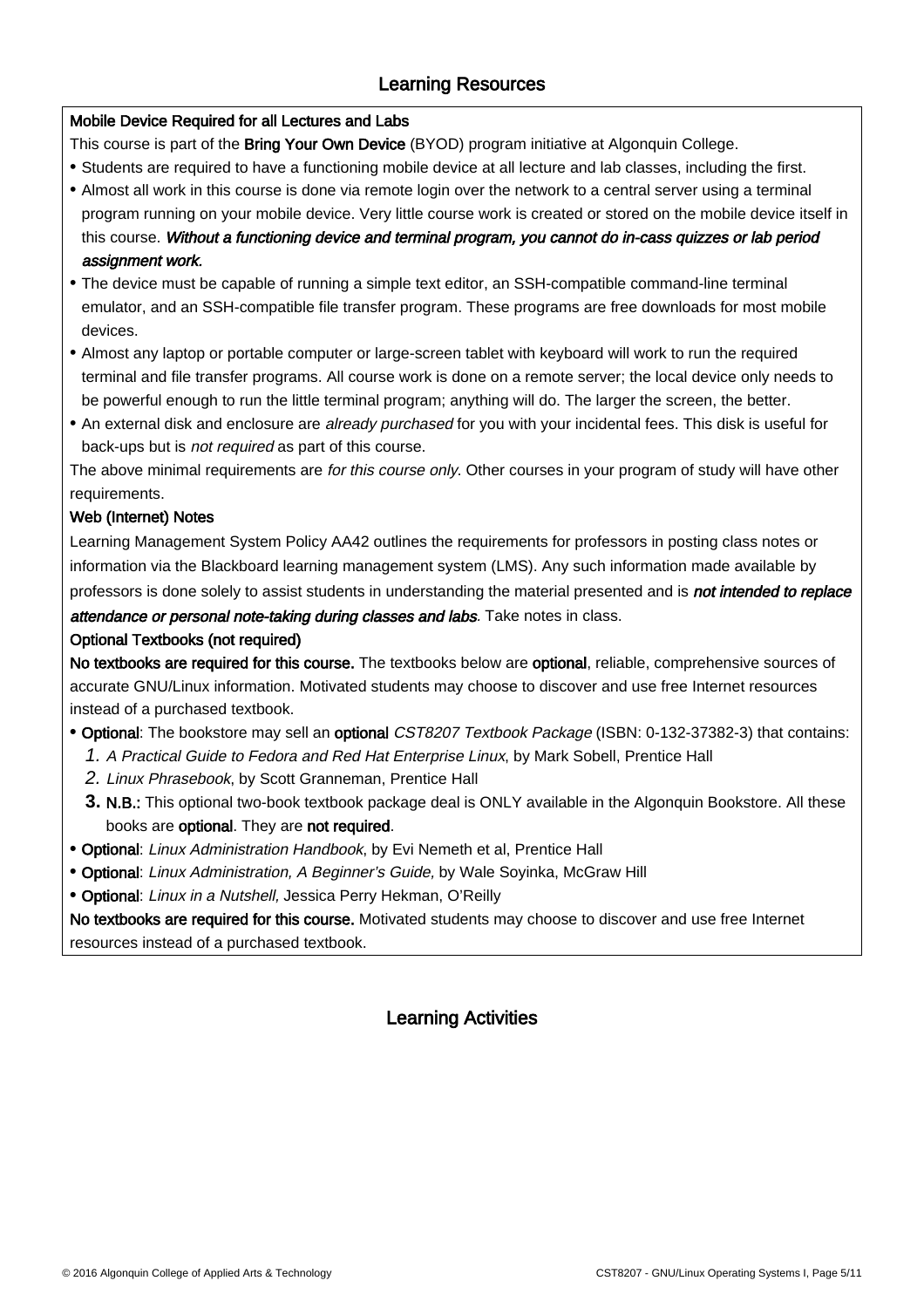#### Reading, Hearing, Doing, Asking

Course topics will be outlined in the course notes each week. The principal way to learn the course material is by reading the provided course notes, attending lectures to review the highlights of the material and ask questions, and then doing the assignments related to the material. Small-group laboratory periods can be used for individual assistance with either the theory or the assignments. If you run out of one-on-one time in your lab periods, your professor can usually assist you during office hours.

#### Read All The Words

The course curriculum is presented fully in the course notes. Read all the words. Unix/Linux gave birth to the Internet; you can also find your own online learning resources to augment the course notes.

#### Attend Lectures and Ask Questtions

Lectures will present highlights from the theoretical material of the course and show you tips on how to understand it. You are expected to either attend the lectures or else get detailed notes from other students who attended. Not everything that is presented in lectures appears in the course notes. Ask questions during lectures and consult with the professors on topics that you do not clearly understand. Use your classroom time wisely; it's the part of the course you can't get anywhere else.

#### Laboratory Hours ("Labs")

Laboratory hours ("labs") are weekly classes where you can interact with your professor in a small-group setting. Usually, you can use the time to work on your assignments, with your professor readily at hand to answer questions one-on-one. Read and begin work on your assignments before you come to your lab period. If you spend your lab period reading the assignment instead of actively working on it, you won't be ready to ask questions of your professor and your lab period will be wasted.

#### Do the Assignments

Course assignments are hands-on opportunities to experiment with the theoretical material that you will have learned through reading the notes and attending the lectures. Assignments will be closely integrated with the weekly course notes and lectures.

Your ability to successfully complete the assignments will directly correlate with your level of success on tests and the final exam. Tests and exams are largely based on work learned by doing the assignments.

All assignment work that you submit must be your own work. Unless explicity stated in the assignment, there are no group assignments. Individual work only.

#### **Consultation**

İ

Your principal source of consultation time with your instructor is during your lab period each week. If that weekly lab time is not sufficient, additional office hours can be arranged. At the beginning of the course you will be told how to arrange consultation times (office hours) with your instructors. Some consultation may be done using online resources (e.g. email), rather than in-person office hours.

Since office hours are scarce and may not be available, you must first make good use of your weekly lab times to consult with your professor, before requesting office hours. Only if the in-lab consultation times prove insufficient will office hours be arranged.

#### Samples of learning activities include:

- Reading the weekly online course notes.
- Attending and taking detailed notes during lectures, to reinforce the weekly readings.
- Completing hands-on practical assignments based on the readings and lectures.
- Completing practice tests and quizzes in preparation for midterm tests and the final exam.
- Asking questions during lectures and the weekly lab periods.

## Evaluation/Earning Credit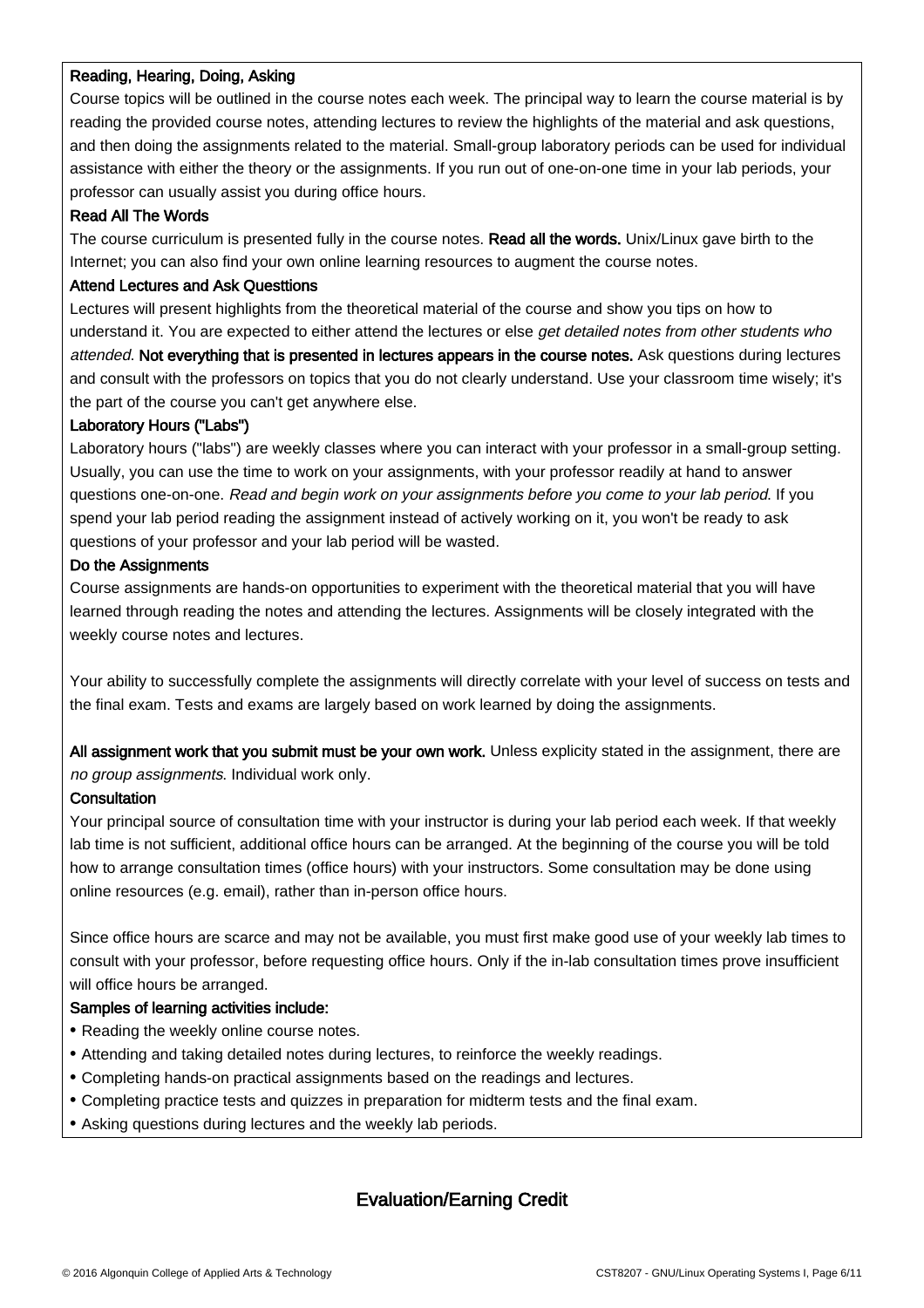The following list provides evidence of this course's learning achievements and the outcomes they validate:

Final Exam (40%) Validates Outcomes: CLR 1, CLR 2, CLR 3, CLR 4, CLR 5, CLR 6, CLR 7, CLR 8, EES 2, EES 4, EES 5, EES 6, EES 7, EES 10, EES 11 Assignment(s) (30%) Validates Outcomes: CLR 1, CLR 2, CLR 3, CLR 4, CLR 5, CLR 6, CLR 7, CLR 8, EES 2, EES 4, EES 5, EES 6, EES 7, EES 10, EES 11 Midterm Exam(s) (25%) Validates Outcomes: CLR 1, CLR 2, CLR 3, CLR 4, CLR 5, CLR 6, CLR 7, CLR 8, EES 2, EES 4, EES 5, EES 6, EES 7, EES 10, EES 11 Quiz(zes)/Test(s) (5%) Validates Outcomes: CLR 1, CLR 2, CLR 3, CLR 4, CLR 5, CLR 6, CLR 7, CLR 8, EES 2, EES 4, EES 5, EES 6, EES 7, EES 10, EES 11

## Prior Learning Assessment and Recognition

Students who wish to apply for prior learning assessment and recognition (PLAR) need to demonstrate competency at a post-secondary level in all of the course learning requirements outlined above. Evidence of learning achievement for PLAR candidates includes:

• Challenge Exam

 $\overline{a}$ 

İ

ـا<br>ا

- Performance Test
- Project/Assignment

| טווטווטוועט שאטו |               |                    |                 |               |  |  |  |  |
|------------------|---------------|--------------------|-----------------|---------------|--|--|--|--|
| Mark Equivalent  | Numeric Value | <b>Final Grade</b> | Mark Equivalent | Numeric Value |  |  |  |  |
| $90\% - 100\%$   | 4.0           | A                  | 85% - 89%       | 3.8           |  |  |  |  |
| $80\% - 84\%$    | 3.6           | $B+$               | 77% - 79%       | 3.3           |  |  |  |  |
| 73% - 76%        | 3.0           | B-                 | 70% - 72%       | 2.7           |  |  |  |  |
| 67% - 69%        | 2.3           | $\mathsf{C}$       | 63% - 66%       | 2.0           |  |  |  |  |
| $60\% - 62\%$    | 1.7           | D+                 | 57% - 59%       | 1.4           |  |  |  |  |
| 53% - 56%        | 1.2           | D-                 | $50\% - 52\%$   | 1.0           |  |  |  |  |
| $0\% - 49\%$     | 0             | <b>FSP</b>         | 0               | 0             |  |  |  |  |
|                  |               |                    |                 |               |  |  |  |  |

Grade Scheme

## Course Related Information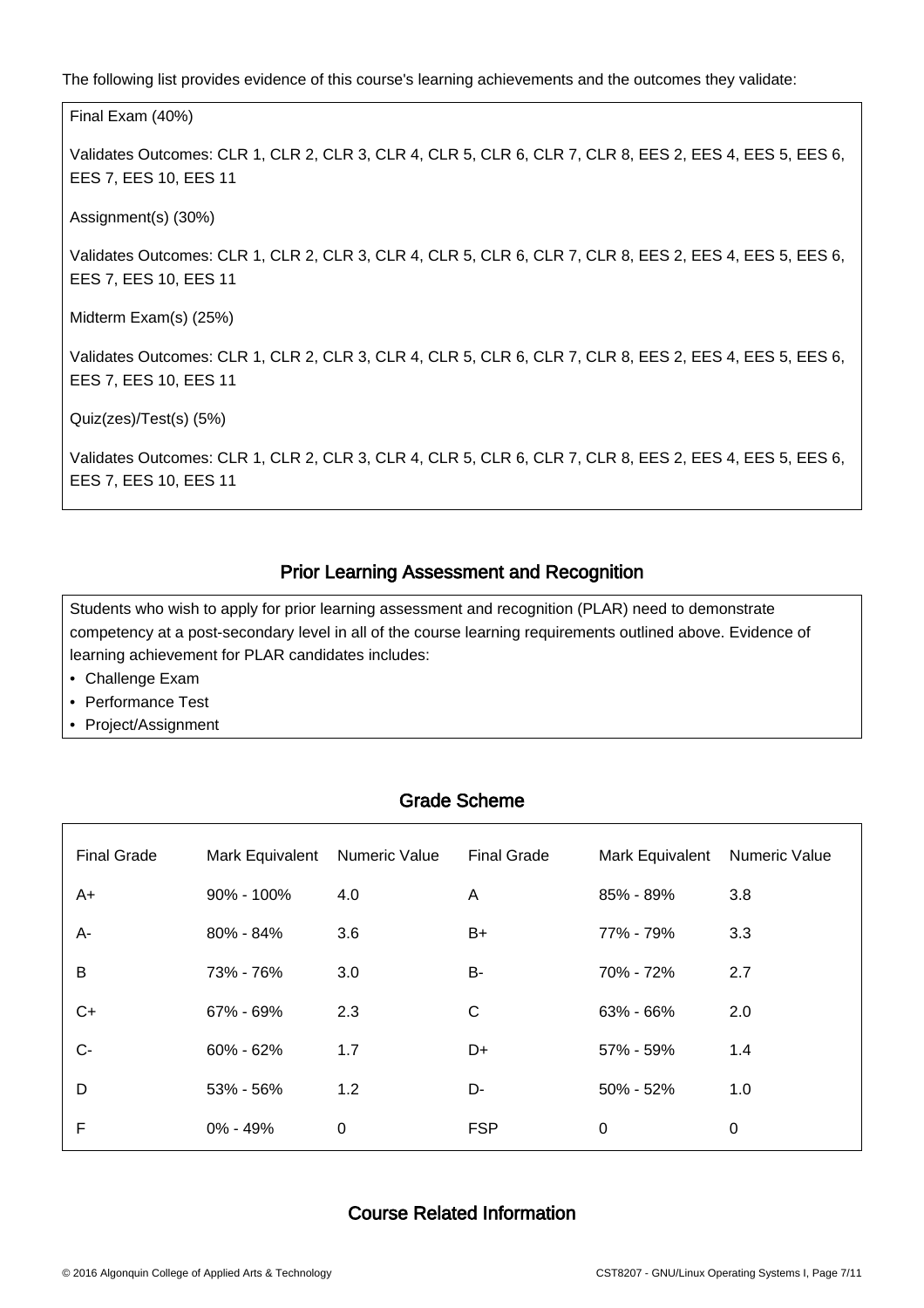There is no "group work" or "working together" in this course. (Your job interview won't be group work, either.) You can share your ideas but never your answers. Students copying answers from anywhere will be charged with academic fraudunder College DirectiveAA20: PlagiarismorAA18: Academic Discipline. You must create and type your own answers; no copying-and-pasting from other sources.

Students loaning out assignment solutions will also be penalized. Never loan your solutions; the student receiving the solution submits the copy and you both get penalized.

## Department Related Information

İ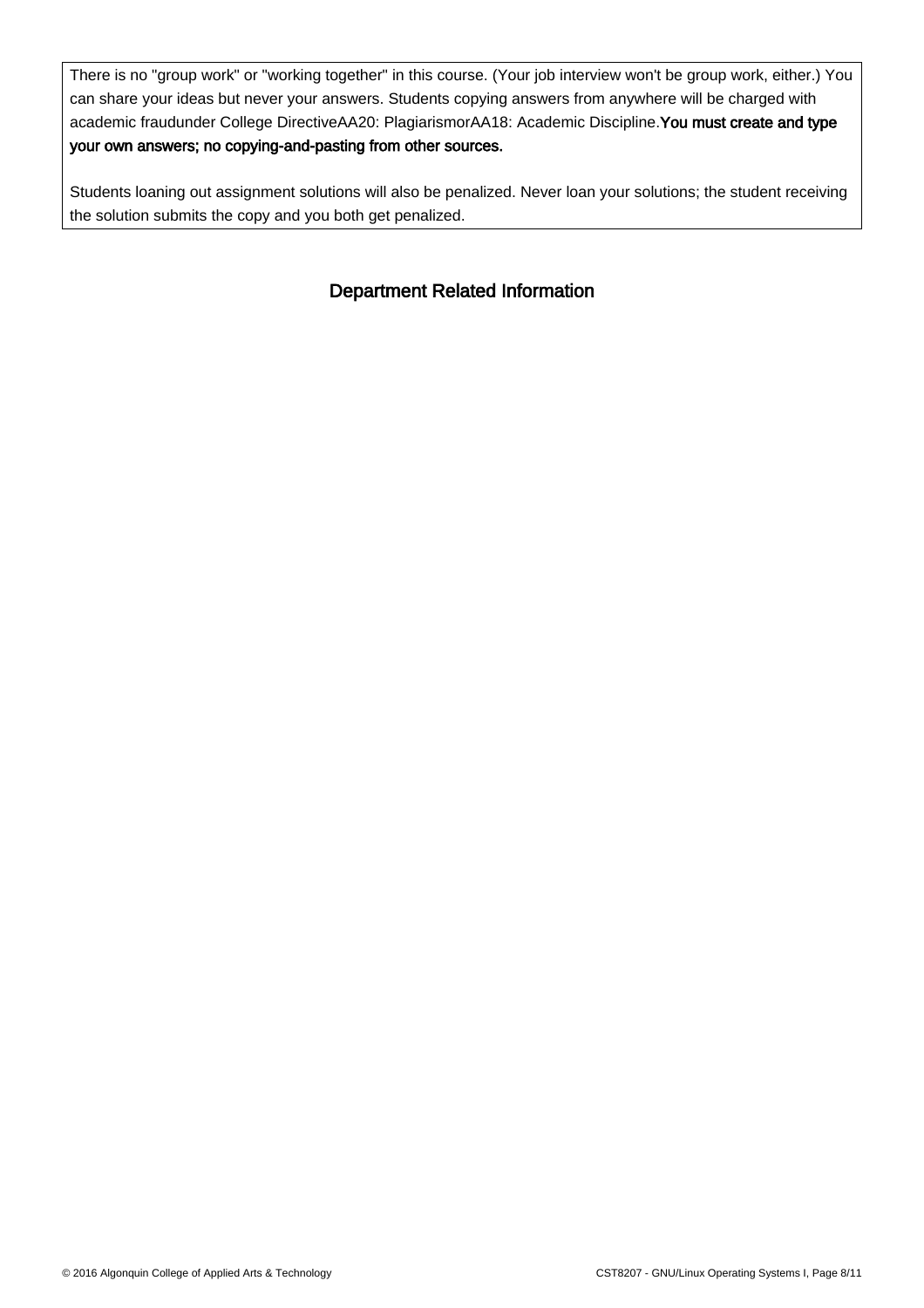### STUDENT ACADEMIC RESPONSIBILITIES

Each student is responsible for:

- Knowing the due dates for marked out-of-class assignments.
- Attending all classes and knowing the dates of in-class marked assignments and exercises.
- Maintaining a folder of all work done in the course during the semester for validation claims in cases of disagreement with faculty.
- Keeping both paper and electronic copies of all assignments, marked and unmarked, in case papers are lost or go missing.
- Regularly checking both Blackboard announcements as well as one's Algonquin e-mail account for important messages from both professors and college administration.
- Participating in on-line and classroom exercises and activities as required.
- Retaining course outlines for possible future use to support applications for transfer of credit to other educational institutions.

Harassment/Discrimination/Violence will not be tolerated. Any form of harassment (sexual, racial, gender or disability-related), discrimination (direct or indirect), or violence, whether involving a professor and a student or amongst students, will not be tolerated on the college premises. Action taken will start with a formal warning and proceed to the full disciplinary actions as outlined in Algonquin College Policies - HR22 and SA07. Harassment means one or a series of vexatious comment(s) (whether done verbally or through electronic means), or conduct related to one or more of the prohibited grounds that is known or ought reasonably to be known to be unwelcome/unwanted, offensive, intimidating, derogatory or hostile. This may include, but is not limited to: gestures, remarks, jokes, taunting, innuendo, display of offensive materials, offensive graffiti, threats, verbal or physical assault, stalking, slurs, shunning or exclusion related to the prohibited grounds.

For further information, a copy of the official policy statement can be obtained from the Student Association.

#### Violation of the Copyright Act

General – The Copyright Act makes it an offence to reproduce or distribute, in whatever format, any part of a publication without the prior written permission of the publisher. For complete details, see the Government of Canada website at http://laws.justice.gc.ca/en/C-42 . Make sure you give it due consideration, before deciding not to purchase a textbook or material required for your course.

Software Piracy - The Copyright Act has been updated to include software products. Be sure to carefully read the licensing agreement of any product you purchase or download, and understand the terms and conditions covering its use, installation and distribution (where applicable). Any infringement of licensing agreement makes you liable under the law.

Disruptive Behaviour is any conduct, or threatened conduct, that is disruptive to the learning process or that interferes with the well being of other members of the College community. It will not be tolerated. Members of the College community, both students and staff, have the right to learn and work in a secure and productive environment. The College will make every effort to protect that right. Incidents of disruptive behaviour must be reported in writing to the departmental Chair as quickly as possible. The Chair will hold a hearing to review available information and determine any sanctions that will be imposed. Disciplinary hearings can result in penalties ranging from a written warning to expulsion.

For further details, consult the Algonquin College Policies AA32, SA07 and IT01 in your Instaguide.

ـا<br>ا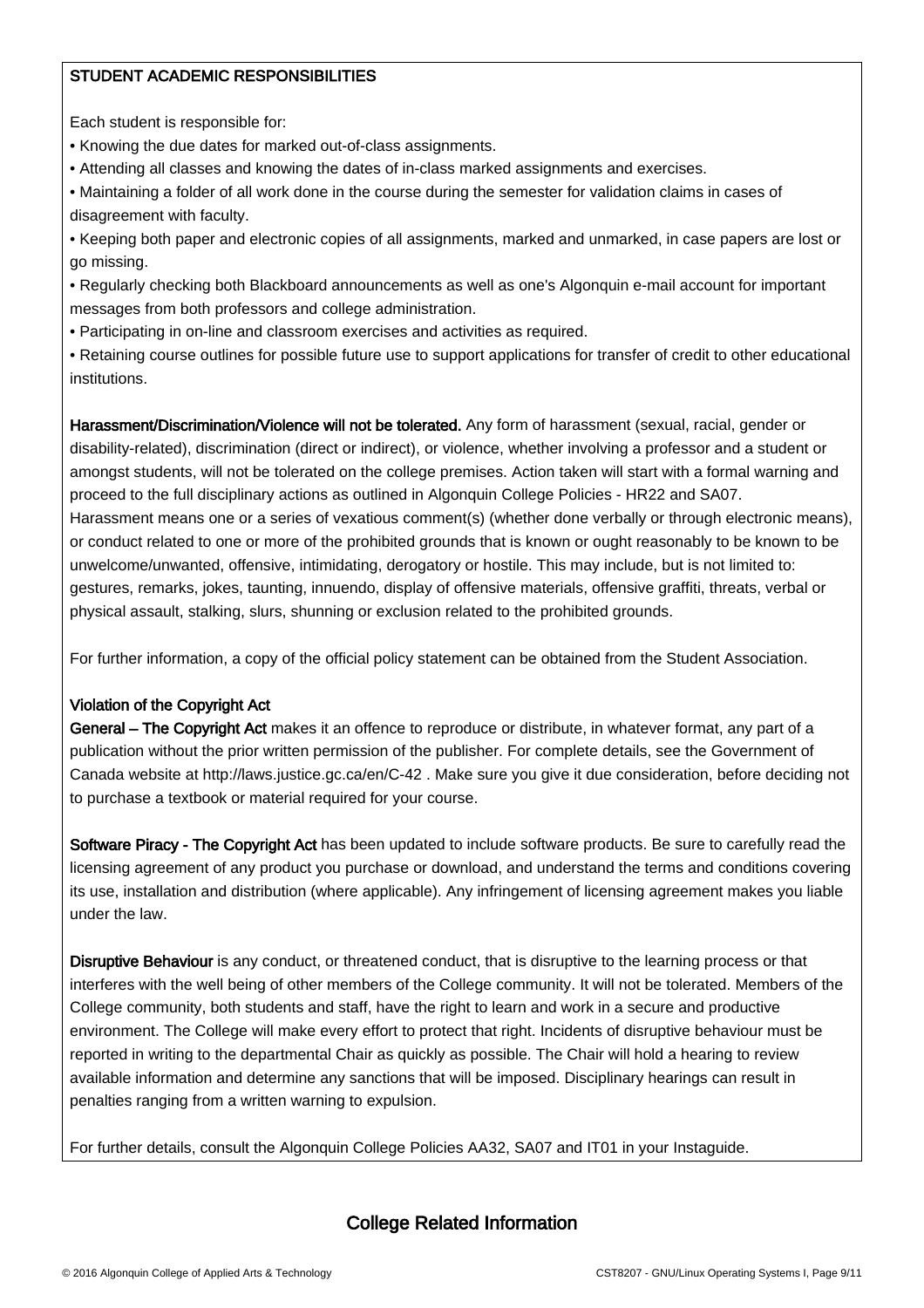#### Email

Algonquin College provides all full-time students with an e-mail account. This is the address that will be used when the College, your professors, or your fellow students communicate important information about your program or course events. It is your responsibility to ensure that you know how to send and receive e-mail using your Algonquin account and to check it regularly.

#### Students with Disabilities

If you are a student with a disability, you are strongly encouraged to make an appointment at the Centre for Accessible Learning to identify your needs. Ideally, this should be done within the first month of your program, so that a Letter of Accommodation (LOA) can be provided to your professors. If you are a returning student, please ensure that professors are given a copy of your LOA each semester.

#### Academic Integrity & Plagiarism

Adherence to acceptable standards of academic honesty is an important aspect of the learning process at Algonquin College. Academic work submitted by a student is evaluated on the assumption that the work presented by the student is his or her own, unless designated otherwise. For further details consult Algonquin College Policies AA18: Academic Dishonesty and Discipline and AA20: Plagiarism

#### Student Course Feedback

It is Algonquin College's policy to give students the opportunity to share their course experience by completing a student course feedback survey for each course they take. For further details consult Algonquin College Policy AA25: Student Course Feedback

#### Use of Electronic Devices in Class

With the proliferation of small, personal electronic devices used for communications and data storage, Algonquin College believes there is a need to address their use during classes and examinations. During classes, the use of such devices is disruptive and disrespectful to others. During examinations, the use of such devices may facilitate cheating. For further details consult Algonquin College Policy AA32: Use of Electronic Devices in Class

#### Transfer of Credit

İ

It is the student's responsibility to retain course outlines for possible future use to support applications for transfer of credit to other educational institutions.

Note: It is the student's responsibility to refer to the Algonquin College Policies website for the most current information at http://www.algonquincollege.com/directives/

### **Legend**